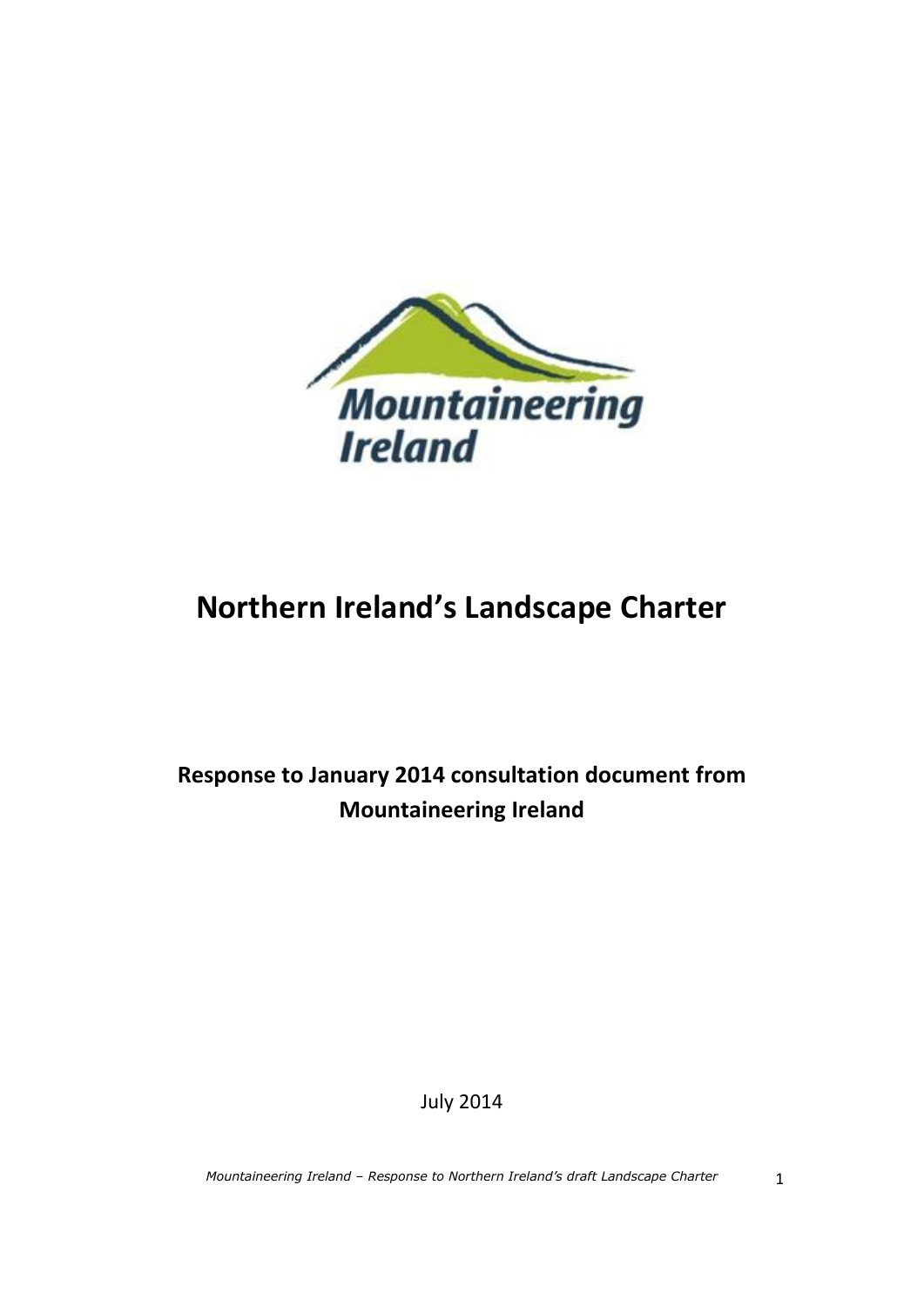# **1. Introduction**

As the representative body for a large cohort of people who actively engage with landscape, Mountaineering Ireland welcomes the development of a Landscape Charter for Northern Ireland and the opportunity to contribute to this process.

Development of a Landscape Charter represents a step towards fulfilling Northern Ireland's obligations under the European Landscape Convention and putting in place stronger mechanisms to recognise, protect and manage Northern Ireland's landscapes. As noted in the Minister's message, the Charter comes at a critical time in local governance with the transfer of planning powers to the new councils in April 2015.

The context for this response is set in Section 3 which identifies what Mountaineering Ireland values in landscape. Section 4 includes specific responses to the draft Charter.

# **2. Mountaineering Ireland**

Mountaineering Ireland is the representative body for walkers and climbers on the island of Ireland. Mountaineering Ireland's mission is to represent and support the walkers and climbers of Ireland and to be a voice for the sustainable use of Ireland's mountains and hills and all the places (coastline, crags, forests) we use.

Mountaineering Ireland is recognised as the National Governing Body for the sport of mountaineering by both the Irish Sports Council and Sport Northern Ireland. The term mountaineering refers to a wide spectrum of activities that includes walking, rambling, hillwalking, rock and ice-climbing, bouldering and alpinism. Mountaineering Ireland has over 11,500 members, comprising 161 clubs and approximately individual members (October 2013).

# **3. What Mountaineering Ireland values in landscape**

As the representative body for walkers and climbers, Mountaineering Ireland's primary landscape interest is in the upland environment - hills, mountains, forests, bogland, sea cliffs and associated areas.

Upland areas are a major element in our landscape, providing defining geographic features, some of our most beautiful scenery and our largest areas of relatively wild land. As well as being a distinct landscape type, these high quality, living, lived-in farmed environments are a rich tapestry of heritage and biodiversity. The uplands incorporate a large area of Northern Ireland's semi-natural vegetation and also encompass a substantial proportion of designated Natura 2000 sites. Our upland landscape is the product of a system of low intensity agriculture; in addition to farming, the uplands delivers a host of ecosystem services including biodiversity, carbon storage, water quality and flood mitigation. Upland areas attract people for passive and active recreation and for education purposes, thus making a hugely valuable contribution to community well-being.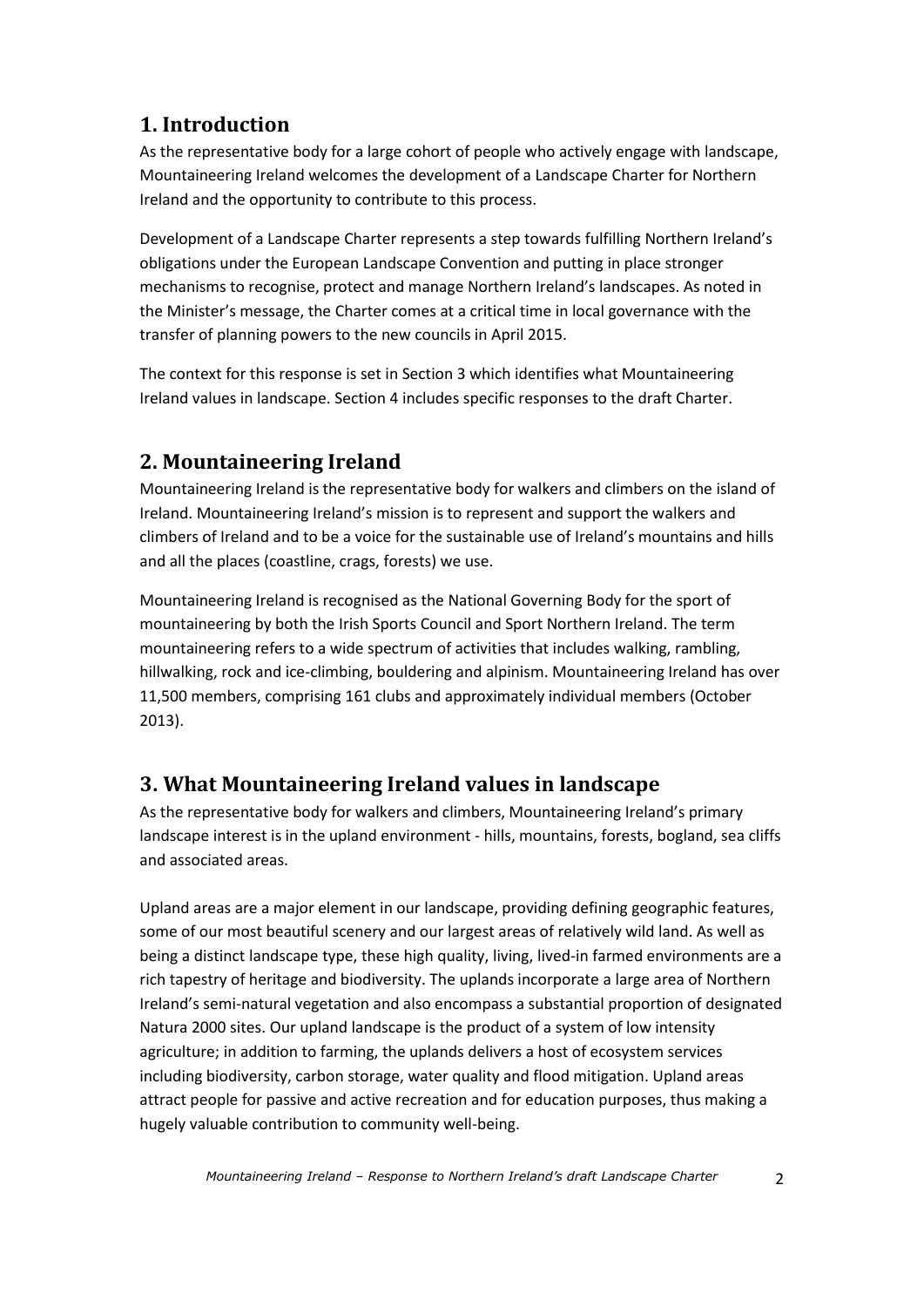Northern Ireland has a very limited stock of relatively wild and undeveloped natural landscape; mountains, moorlands and heaths cover about 12% of Northern Ireland's land surface, compared with the UK average of 18% (UK NEA, 2011, p106). The character of much of this 12% has already been altered by development; we are using up this vital resource at an unsustainable rate.

The challenges facing Northern Ireland's landscape are myriad and include the following:

- $\triangleright$  Failure to adequately protect and manage designated landscapes such as AONBs, ASSIs, SACs and SPAs (e.g. absence of management plans, damage from off-road vehicle activity);
- $\triangleright$  Industrialisation of natural landscapes (e.g. windfarm developments, telecommunications infrastructure);
- $\triangleright$  Agricultural practices (e.g. reclamation, burning, fencing of previously open hillsides);
- $\triangleright$  Abandonment of hillfarms (resulting in over-growth of vegetation and landscape change);
- Over-development of wild landscapes for recreation (e.g. by trail-marking, signage and unnecessary safety features).

The granting of planning permission in April 2014 for a boardwalk, including steps and handrails, across blanket bog and up to the summit plateau of Cuilcagh Mountain, provides a telling example. Despite this being one of Northern Ireland's wildest landscapes, planning consideration focused on avoiding impacts on the designated site features of the SAC and ASSI, with no reference to landscape impact.

It is Mountaineering Ireland's assertion that protecting the natural and undeveloped character of Northern Ireland's upland environment should be a key concern within the Landscape Charter.

The importance of wild or semi-natural areas is difficult to capture. We know these are important areas for biodiversity, as carbon stores, as the source of clean water, as part of our cultural heritage, as vital spaces for recreation, as part of our tourism 'product'. But do we understand the extent to which human well-being is bound up with the health of the natural environment?

For many people the appeal and value of wild areas lies in their natural and unplanned character. The landscape itself is often the only facility that people need for recreation. Most wild landscapes are best left alone and not managed like a public park.

Mountains and other natural landscapes provide a stable backdrop to our constantly changing urban or suburban environment. But do we recognise that these areas have an innate value, beyond their role in serving human need? The Northern Ireland Landscape Charter, and the awareness initiatives arising from it, must move beyond the anthropocentric to communicate the multiple values of our undeveloped landscapes.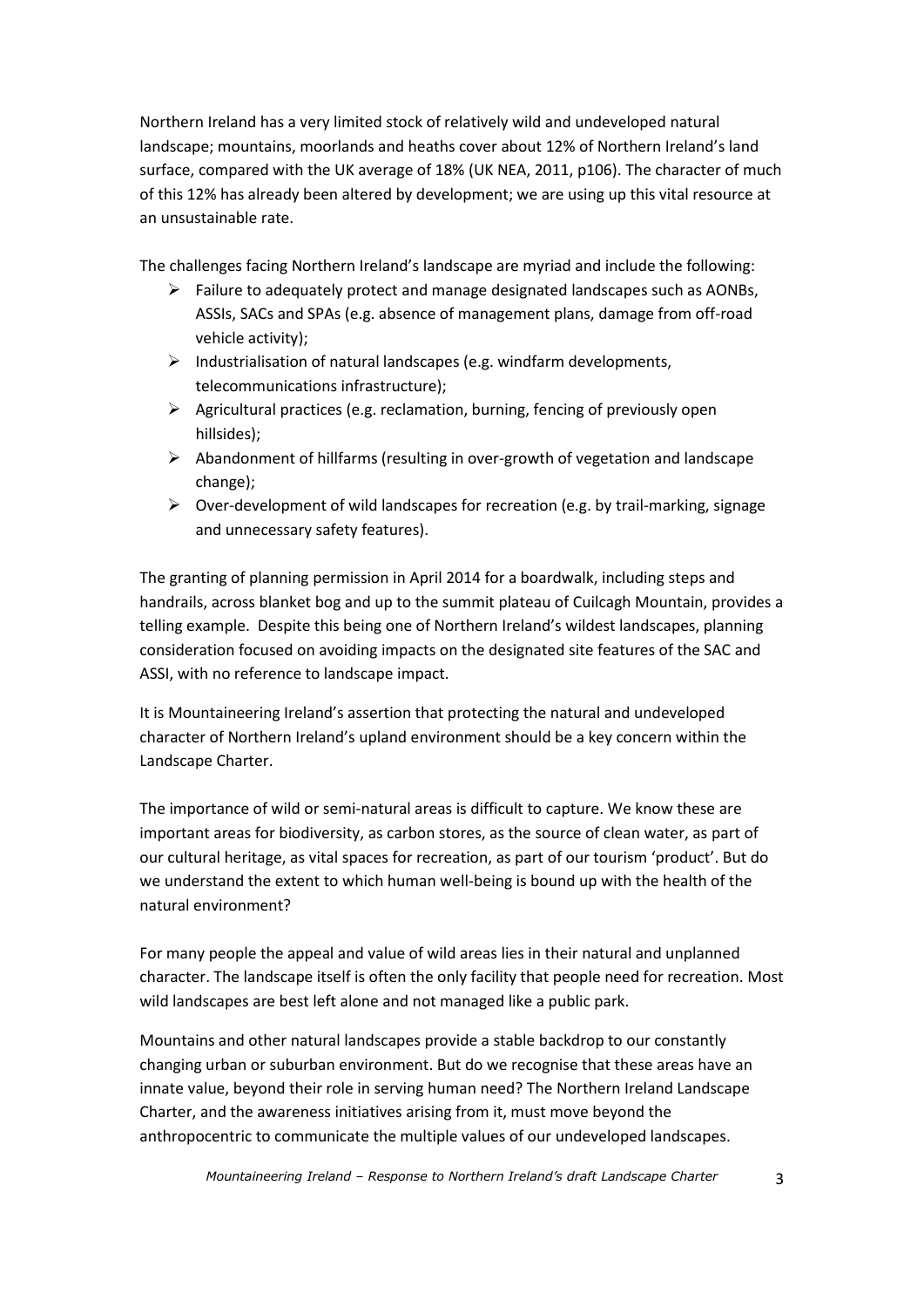Mountaineering Ireland is concerned that the draft Charter is overly focused on the cultural value of landscape, and does not accord sufficient importance to the value of undeveloped landscapes. From Mountaineering Ireland's point of view, it is essential that the Northern Ireland Landscape Charter respects and protects the integrity of our mountain and coastal landscapes.

### **4. Response to draft charter**

#### **4.1 Why our landscape matters**

Mountaineering Ireland supports Terry A'hearn's view that variety and distinctiveness within a small land area give uniqueness to Northern Ireland's landscape. Much of this distinctiveness is derived from agricultural practice, and future management of the landscape will need to be achieved through a process of co-operation with the people who own and farm the land. It would be good to see the central role of agriculture acknowledged within this section.

We have already highlighted the accelerated pace of change in Northern Ireland's landscape in Section 3 above. In this context we urge caution with regard to phrases such as 'in order to value the asset that is our landscape'. This is the language of business, development and individual gain; when dealing with landscape it is imperative to think in the long term and for the common good. It is too easy to be swayed by our current period of economic difficulty.

Mountaineering Ireland welcomes the decision to renew the Landscape Character Assessment for Northern Ireland as the first commitment to the Landscape Charter. We suggest that the final draft of the Charter should include a suite of commitments, with a timeframe and responsible body assigned to each one.

#### **4.2 Affirmations for Northern Ireland's landscapes**

This section could be improved by a brief introduction to put the affirmations in context and an outline of the mechanisms to deliver the affirmations. While the first four points are written as affirmations, numbers 5 to 10 are aspirational statements; there should be consistency in the language or two separate sections.

Mountaineering Ireland has considerable concern about the draft affirmations. The first six are strongly focused on the cultural value of landscape, and while this is important it is overwrought, with overlap between numbers 1, 3 and 6.

Numbers 7 to 9 are focused towards business and economic gain, effectively endorsing the exploitation of landscape. One can readily imagine the images that would be used – dramatic mountain and coastal landscapes – yet the draft includes no affirmation of the value of natural landscapes, no commitment to maintain landscape quality and no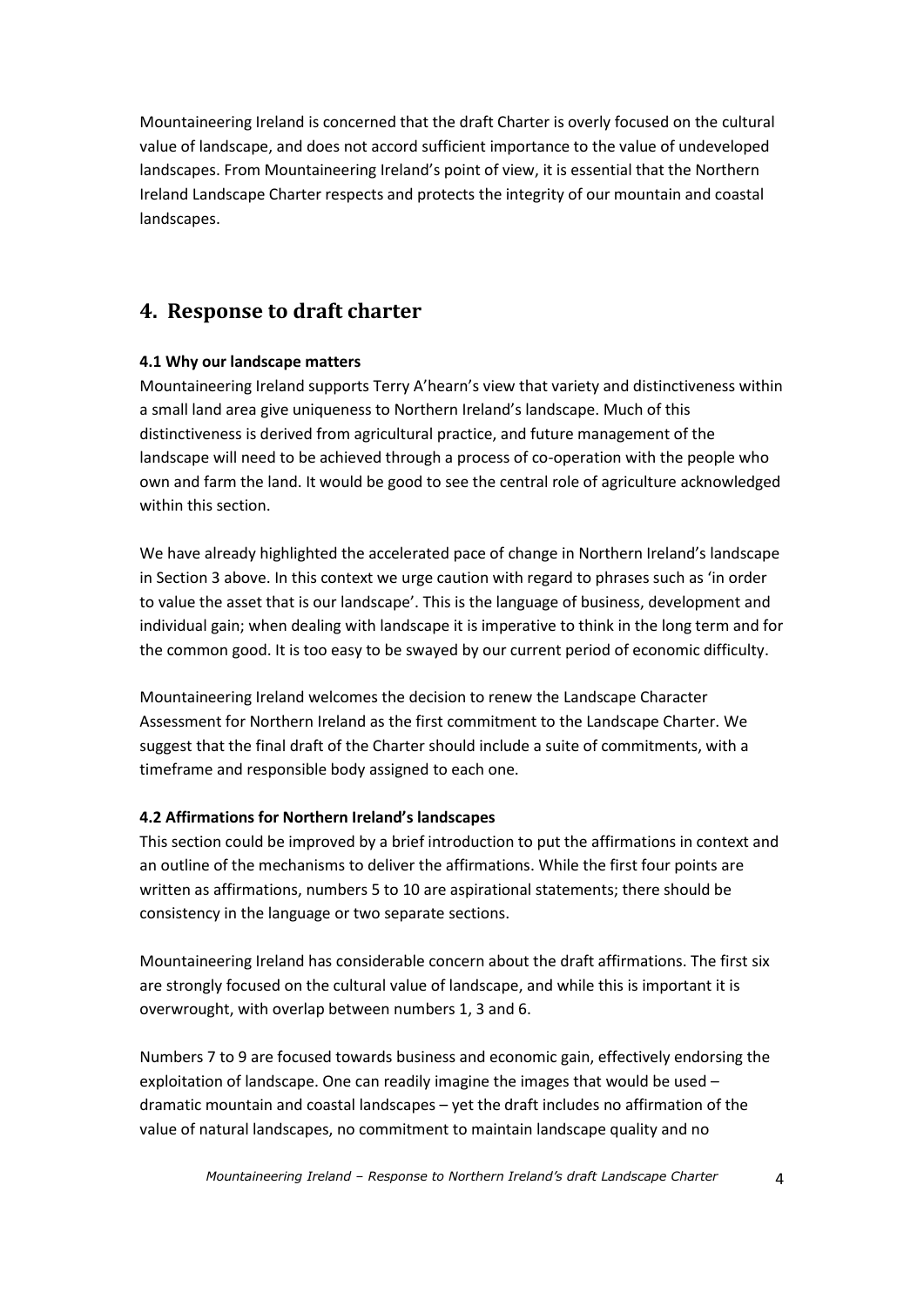statement of the need to invest to protect the integrity of Northern Ireland's landscapes. Mountaineering Ireland urges that these serious omissions be rectified in the next draft.

Mountaineering Ireland appreciates that the European Landscape Convention embraces all landscapes, from the outstanding to the everyday. However we should not lose sight of the fact that certain landscapes, such as undeveloped uplands and the coast, are valued more by society and that there is a responsibility to protect these landscapes for future generations.

#### **4.3 A vision for Northern Ireland's landscapes**

Overall the vision is quite good, however Mountaineering Ireland would prefer to see a vision that is centred on the best interests of landscape, rather than what landscape provides for people. This could perhaps be achieved by giving greater prominence to the final line about maintaining the distinctiveness and quality of our landscapes.

#### **4.4 Guiding principles in decision-making**

As with the affirmations, a brief introductory note about the purpose of the principles would be useful. The wording of some of the principles, particularly numbers 3 and 6, is convoluted and unclear.

Mountaineering Ireland notes and welcomes the first principle that 'each of us has the right to derive the benefit of those places that matter to us'. The difficulty and lack of clarity regarding access to the countryside in Northern Ireland is a barrier to public engagement with landscape. Access to landscape is crucial to achieving public understanding and support for landscape protection. This should remain a principle within the Charter and could perhaps be worded more clearly.

#### **4.5 Call to action**

Mountaineering Ireland is prepared to sign up to the Landscape Charter process, and willing to work with other organisations in promoting understanding of, care for, and protection of Northern Ireland's landscapes. With changes in local government and planning imminent, it is critical that momentum is maintained in this work.

Consideration should be given to how NIEA's Landscape team can actively engage with all those who have signed up to finalise the Charter and work towards achievement of the Vision. The Landscape Matters Task Force within NIEL may be able to assist in this regard. The work being done by the various landscape partnerships in Northern Ireland is commendable in terms of improving understanding of landscape and building pride and they too should be valuable contributors.

It should be noted however that all this involvement needs to be underpinned by appropriate statutory and regulatory mechanisms, such as putting AONBs on a statutory footing and providing them with sufficient resources to be effective in the management of their respective landscapes.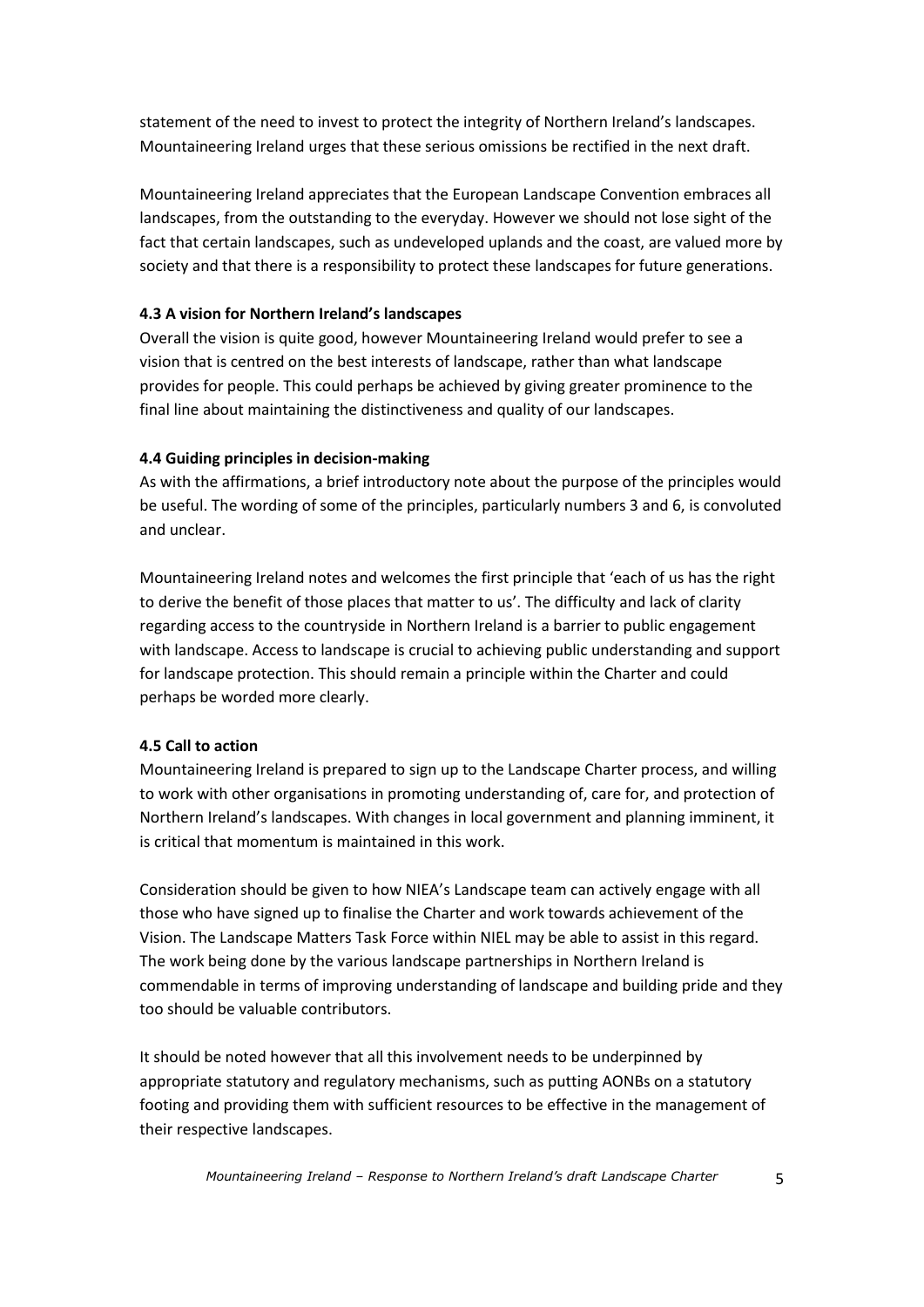#### **4.6 After signing**

There are many references in this section to improvement, enhancement or development; Mountaineering Ireland wants to take this opportunity to reiterate the importance of respecting and protecting the integrity of Northern Ireland's landscapes.

There are also references to including local people, particularly in the Government and Public Agencies section. Mountaineering Ireland emphasises the need to provide for the participation of the general public and other interested parties in the definition and implementation of landscape policies (as set out in Article 5c of the European Landscape Convention). Walkers and climbers often have a strong connection with landscapes some distance from where they live and therefore represent a 'community of interest' in certain landscapes, as distinct from the local geographic community.

## **5. Closing comments**

The process of developing a Landscape Charter for Northern Ireland is most welcome, however much more needs to be done to finalise the Charter and to support delivery of the Vision. There is need to secure cross-departmental support for the Vision, to develop guidance for those with a role in planning and land management, and to strengthen landscape protection within the planning process. Mountaineering Ireland recommends that the commitments associated with delivery of the Vision are listed in the Charter.

The development of a Landscape Strategy for Northern Ireland seems a necessary and logical next step following completion of the Charter. Priority should also be given to putting in place mechanisms for landscape management and protection, particularly for Northern Ireland's eight AONBs as these are our most outstanding landscapes.

Mountaineering Ireland's particular concern is mountain and wild landscapes, which we see as being the most untouched and therefore the most worthy of protection. Mountaineering Ireland accepts change in our upland landscapes, provided it is done reasonably slowly. It is imperative that in the management of landscape, balance is achieved between individual interest and the common good.

Mountaineering Ireland is committed to the idea of a Landscape Charter for Northern Ireland and we look forward to contributing to further stages in this process.